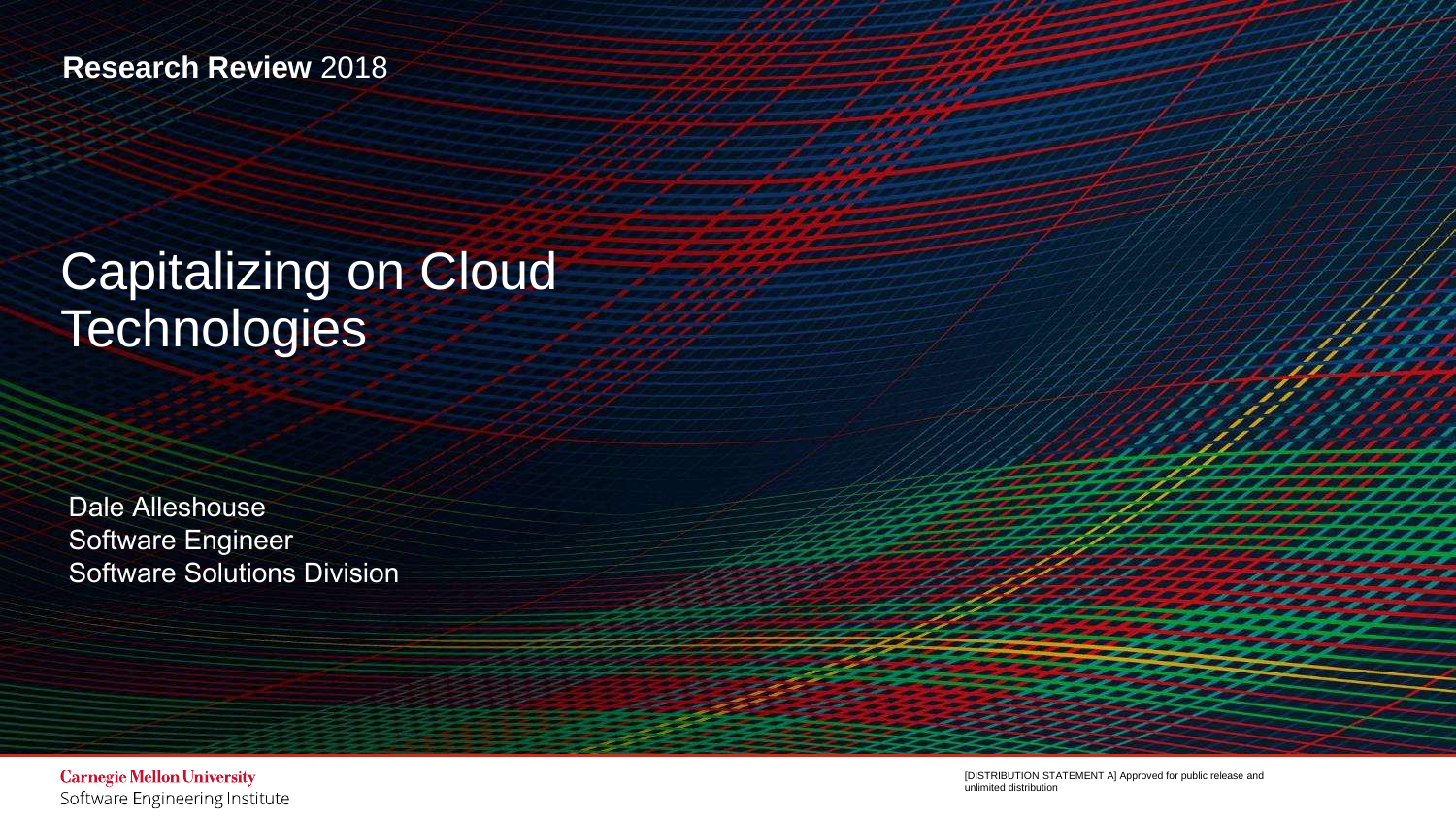Copyright 2018 Carnegie Mellon University. All Rights Reserved.

This material is based upon work funded and supported by the Department of Defense under Contract No. FA8702-15-D-0002 with Carnegie Mellon University for the operation of the Software Engineering Institute, a federally funded research and development center.

The view, opinions, and/or findings contained in this material are those of the author(s) and should not be construed as an official Government position, policy, or decision, unless designated by other documentation.

NO WARRANTY. THIS CARNEGIE MELLON UNIVERSITY AND SOFTWARE ENGINEERING INSTITUTE MATERIAL IS FURNISHED ON AN "AS-IS" BASIS. CARNEGIE MELLON UNIVERSITY MAKES NO WARRANTIES OF ANY KIND, EITHER EXPRESSED OR IMPLIED, AS TO ANY MATTER INCLUDING, BUT NOT LIMITED TO, WARRANTY OF FITNESS FOR PURPOSE OR MERCHANTABILITY, EXCLUSIVITY, OR RESULTS OBTAINED FROM USE OF THE MATERIAL. CARNEGIE MELLON UNIVERSITY DOES NOT MAKE ANY WARRANTY OF ANY KIND WITH RESPECT TO FREEDOM FROM PATENT, TRADEMARK, OR COPYRIGHT INFRINGEMENT.

[DISTRIBUTION STATEMENT A] This material has been approved for public release and unlimited distribution. Please see Copyright notice for non-US Government use and distribution.

This material may be reproduced in its entirety, without modification, and freely distributed in written or electronic form without requesting formal permission. Permission is required for any other use. Requests for permission should be directed to the Software Engineering Institute at permission@sei.cmu.edu.

Carnegie Mellon® is registered in the U.S. Patent and Trademark Office by Carnegie Mellon University.

DM18-1237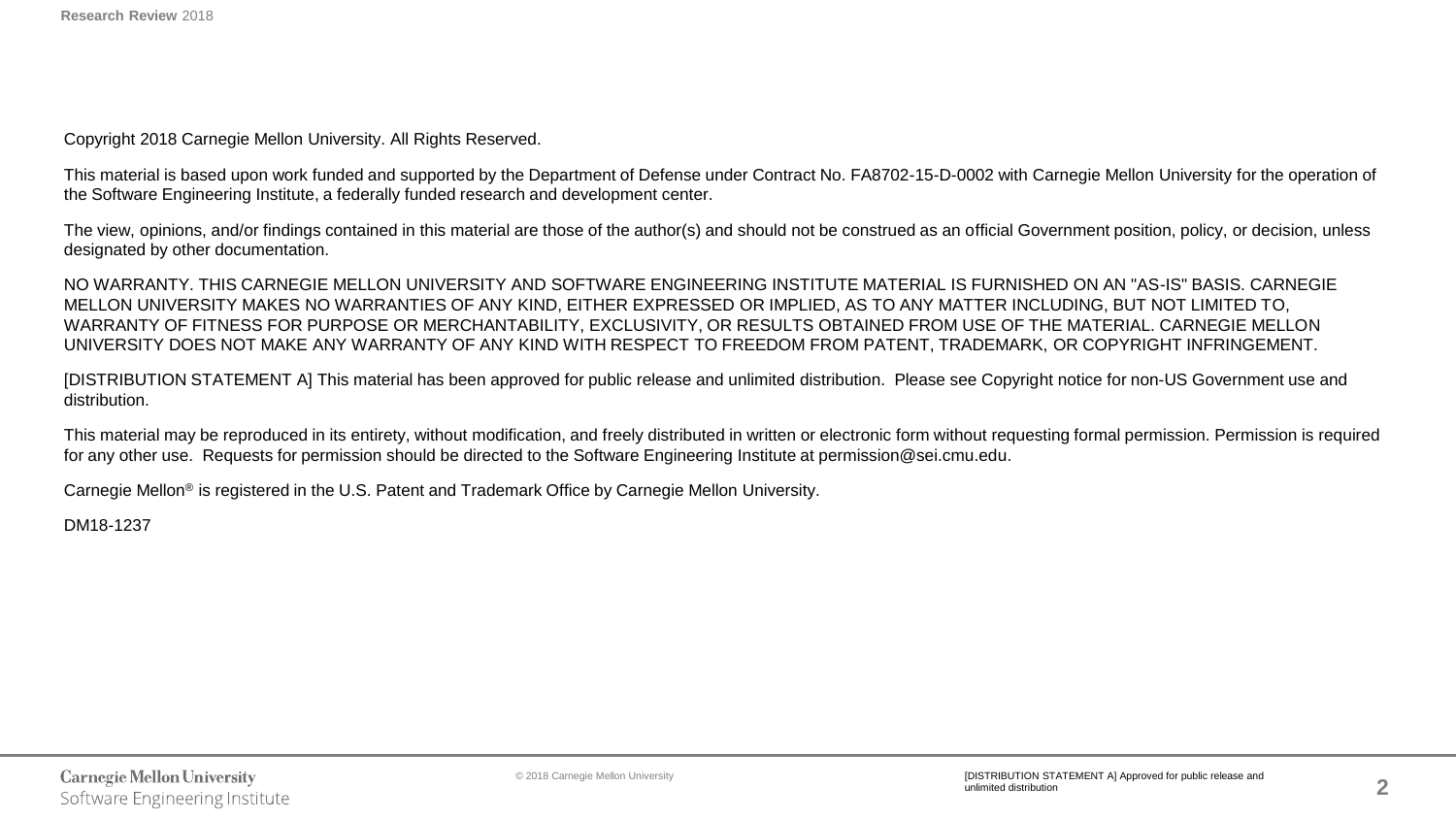#### **Research Review** 2018

# Why Cloud Technologies are **ENABLERS**!



2018 National Defense Strategy, Secretary of Defense James Mattis

- "transition to a culture of performance and affordability that operates at the **speed of relevance**"
- Must develop and deploy software faster

2010 "Cloud First" Policy

• any technology solution provided by an outside vendor

2018 "Accelerate: State of DevOps"

• "What really matters is how teams use cloud services, not just that they use them"